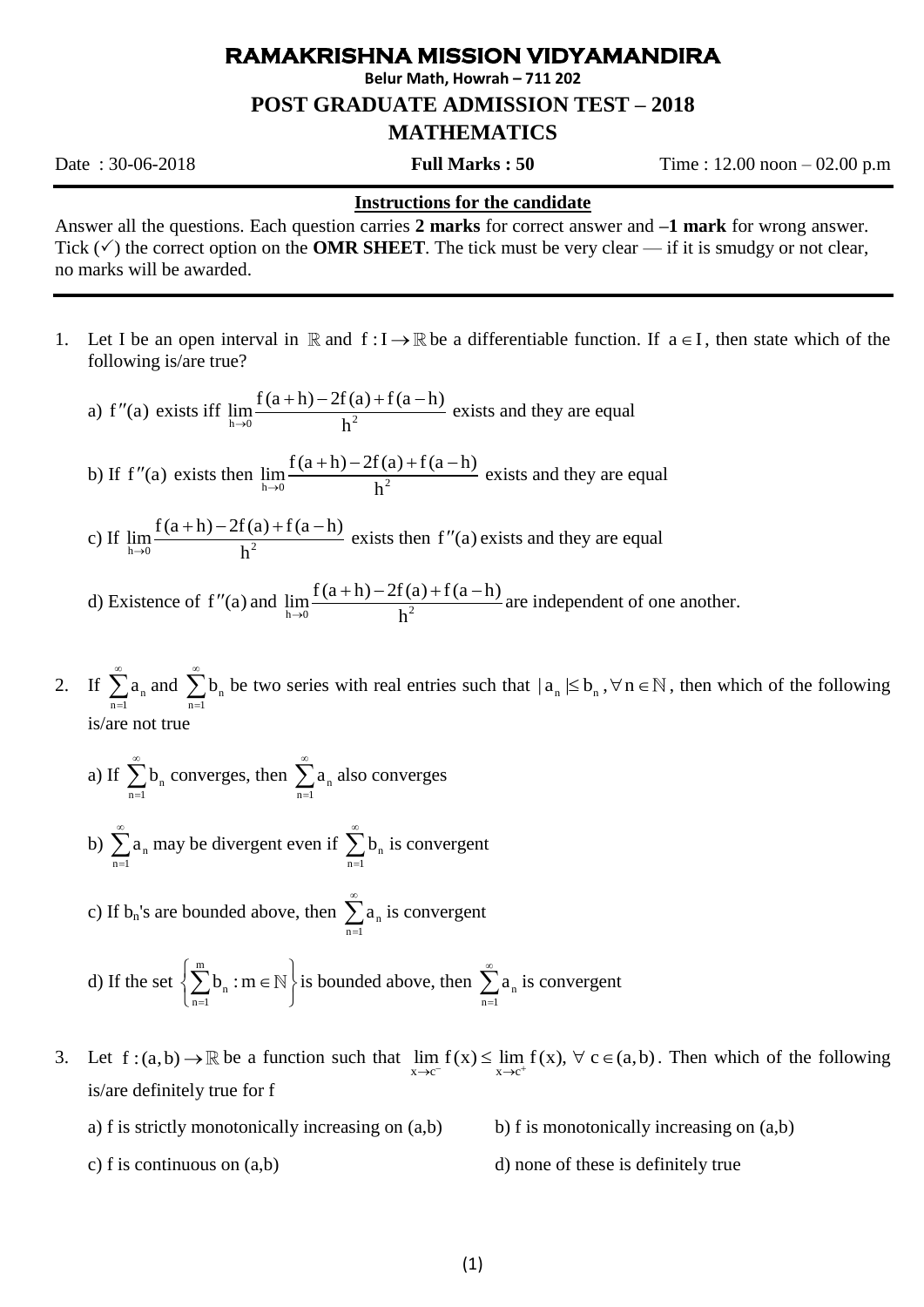- 4. Let  $\{f_n(x)\}_{n=1}^{\infty}$  be a sequence of functions defined on an interval  $[a,b] \subseteq \mathbb{R}$ . If  $f_n(x) \to f(x)$  uniformly on [a,b], then which of the following are true
	- a) If for each  $n \in \mathbb{N}$ ,  $f_n$  is continuous on [a,b], then f is also continuous on [a,b]
	- b) If each  $f_n$  is Riemann integrable on [a,b], then f is also Riemann integrable on [a,b]
	- c) If  $f_n$  is differentiable on [a,b] for each  $n \in \mathbb{N}$ , with one sided derivatives, as applicable, at end points on [a,b], then f is also differentiable on [a,b]
	- d) If  $\exists n_0 \in \mathbb{N}$  such that each  $f_n$  is continuous  $\forall n \ge n_0$ , then f is bounded on [a,b]
- 5. Let I be a compact interval in  $\mathbb R$  and  $f: I \to \mathbb R$  be a twice differentiable function such that  $\exists p \in I^{\circ}$  for which  $f(p) = 0$  but  $f'(p) \neq 0$ . Then, which of the following is true
	- a)  $\exists \delta > 0$  such that f(x) changes its sign on  $(p \delta, p + \delta) \subseteq I$

b)  $\exists \delta > 0$  such that for any  $p_0 \in (p - \delta, p + \delta)$ , the sequence  $p_n = p_{n-1} - \frac{1}{f'(p_n)}$  $n-1$  $p_n = p_{n-1} - \frac{f(p_{n-1})}{f(p_{n-1})}$  $t^{-1}$   $\frac{f(p_{n-1})}{f'(p_{n-1})}$  $\overline{a}$  $= p_{n-1} - \frac{1}{c}$  $\overline{\phantom{a}}$ ,  $n \in \mathbb{N}$  converges to p

- c)  $\exists \delta > 0$  such that  $f'(x) \neq 0 \,\forall x \in (p \delta, p + \delta)$
- d)  $f(x) = 0$  has a unique solution in I
- 6. Let 'd' be the usual metric on  $\mathbb{N} = \{1, 2, 3, ...\}$ . Then
	- a) Every subset of  $N$  is an open ball {1,2,3,...,n} is an open ball
	- c) A finite set with even number of elements is not an open ball
	- d) If  $A \subseteq \mathbb{N}$  is an open ball;  $x, y \in A$ ,  $x < z < y$  where  $z \in \mathbb{N}$  then  $z \in A$
- 7. Consider the set  $\mathbb R$  of all real numbers and let 'd' be defined by  $d(x, y) = \begin{cases} 1, & x \neq y \\ 0, & y \neq z \end{cases}$  $d(x, y)$  $0, \quad x = y$  $\begin{cases} 1, & x \neq 0 \end{cases}$  $=\left\{ \right.$  $\begin{cases} 0, & x = \end{cases}$ , then in  $(\mathbb{R}, d)$ .
	- a) Only finite subsets are compact

b) A subset A is compact if and only if A is closed and bounded

- c) Any set is bounded d) The set  $\mathbb N$  is compact
- 8. If one of the eigen values of  $A_{n \times n}$  is zero, then

a) the solution to the system of equations  $AX = C$  is unique

- b)  $det(A) = 0$ c)  $AX = 0$  has only trivial solution d) d) det  $(A) \neq 0$
- 9. Let W be a vector space over R and let  $T: \mathbb{R}^6 \to W$  be a linear transformation such that  $S = {Te_2, Te_4, Te_6}$  spans  $W({e_1, e_2, e_3, e_4, e_5, e_6}$  is the standard basis for  $\mathbb{R}^6$ ). Then
	- a)  $S$  is a basis of  $W$ b)  $T(\mathbb{R}^6) \neq W$
	- c)  $\{Te_1, Te_3, Te_4\}$  spans W  $d$ ) Ker (T) contains more than one element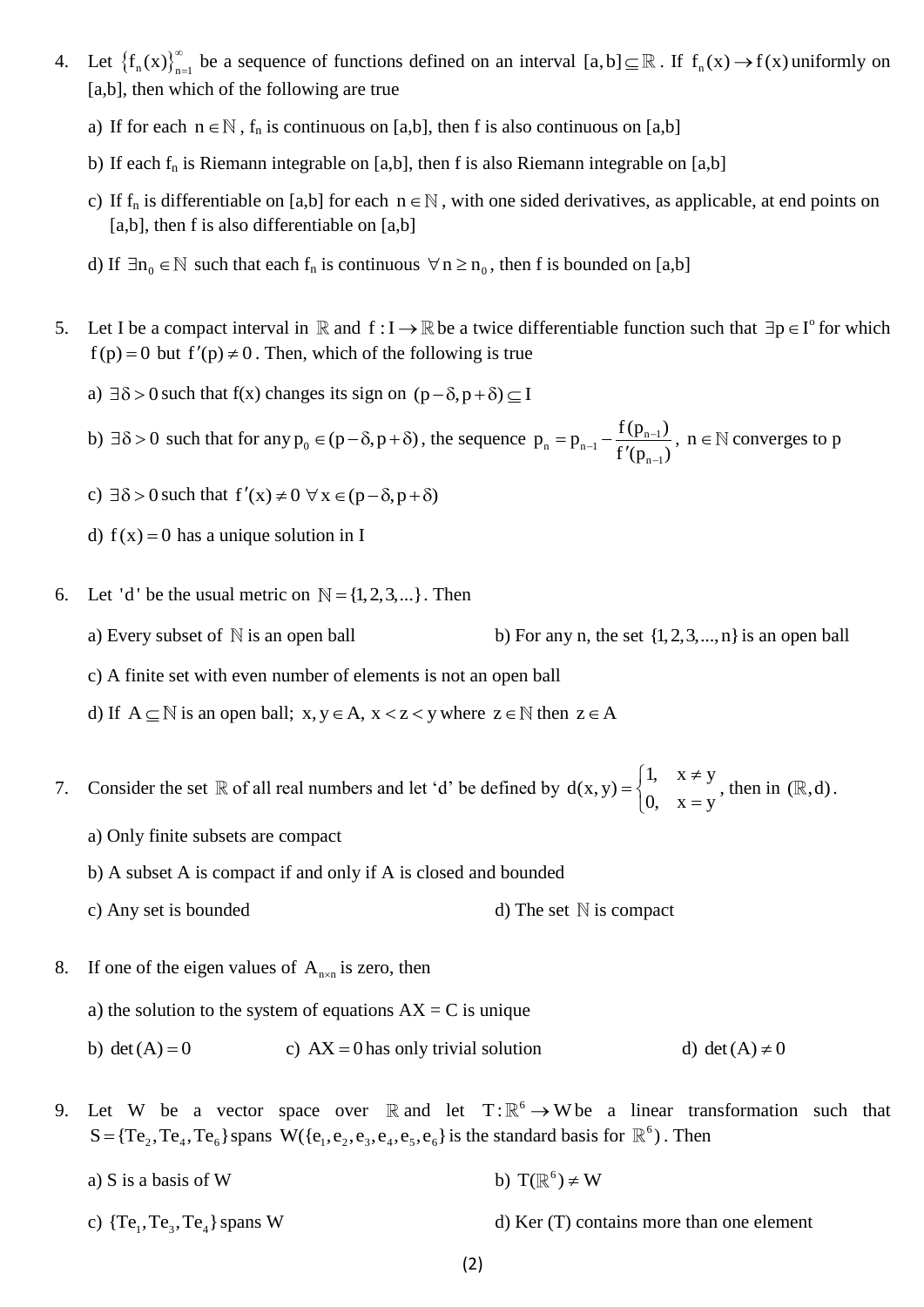10. The roots of the equation  $z^n = (1 + z)^n$ a) lie on a circle of radius 1 b) lie on a regular polygon of n sides c) lie on a regular polygon of 2n sides d) lie on a straight line 11. The function  $f(z) = |z|^2$  is a) continuous in the whole complex plane b) differentiable at the origin c) differentiable in the whole complex plane d) analytic at the origin

12. Let  $f(z) = u + iv$  is a non-constant analytic function. Then

a) v is harmonic conjugate of u b) u is harmonic conjugate of v

c) if  $\exists$  another function W which is harmonic conjugate of u then  $v - W$  is constant

d) u and v are harmonic functions

13. Find out which one of the following relations  $\rho$  are equivalence relation on S

a)  $S = \mathbb{Z}$ , a  $\rho$  b iff  $a^2 - b^2$  is a multiple of 11 b)  $S = \mathbb{Z}$ , a  $\rho$  b iff  $b = a^r$  for some  $r \in$ c)  $S = \mathbb{Z} \times \mathbb{Z}$ ,  $(a,b) \rho(c,d)$  iff  $a+d=b+c$ d)  $S = \mathbb{Z} \times \mathbb{Z} \setminus \{(0,0)\}\,$ ,  $(a,b) \rho(c,d)$  iff ad = bc

- 14. The number of idempotent (multiplicative) elements in  $(\mathbb{Z}, +, \cdot)$  is
	- a) 0 b) 1 c) 2 d) 3

15. The equation of the surface passing through the parabolas  $z = 0$ ,  $y^2 = 4ax$  and  $z = 1$ ,  $y^2 = -4ax$  and satisfying the differential equation  $xr + 2p = 0$ , where 2 2  $r = \frac{\partial^2 z}{\partial x^2}$ x  $=\frac{\partial}{\partial x}$  $\partial$  $p = \frac{\partial z}{\partial x}$ x  $=\frac{\partial}{\partial t}$  $\hat{o}$ ; is

a)  $z = -\frac{y^2}{2} + \frac{1}{z}$ 8ax 2  $=-\frac{y}{z}+\frac{1}{z}$  b)  $z = -\frac{y^2}{2} - \frac{1}{z}$ 8ax 2  $=-\frac{y}{z}-\frac{1}{z}$  c)  $z = -\frac{y^2}{2} + \frac{1}{2}$ 8ax 4  $=-\frac{y}{z}+\frac{1}{z}$  d) none of these

16. If Laplace transform of  $F(t)$  is  $f(s)$  then the Laplace transform of  $F(at)$ , 'a' is a constant, is

a)  $\frac{1}{-f} \left( \frac{s}{-} \right)$  $rac{1}{a}f\left(\frac{s}{a}\right)$ b)  $f(as)$  $\text{sf} \left( \frac{1}{1} \right)$  $\left(\frac{1}{a}\right)$ d) none of these

17. The circulation of  $\vec{F}$  round the curve C where  $\vec{F} = (2x - y + 4z)\hat{i} + (x + y - z^2)\hat{j} + (3x - 2y + 4z^3)\hat{k}$  and C is the circle  $x^2 + y^2 = 9$ ,  $z = 0$ ; is equal to

- a)  $9\pi$ b)  $18\pi$ c)  $2\pi$ d) 0
- 18. A force  $\vec{F}$  of magnitude 10 units acts along the line  $\frac{x-2}{5} = \frac{y-1}{1} = \frac{z-3}{3}$  $\frac{1}{5} = \frac{1}{4} = \frac{1}{3}$  $\frac{-2}{5} = \frac{y-1}{4} = \frac{z-3}{2}$ . The moment of the force  $\vec{F}$  about z-axis is
	- a)  $\sqrt{2}$  unit b)  $2\sqrt{2}$  unit c)  $3\sqrt{2}$  unit d) none of these